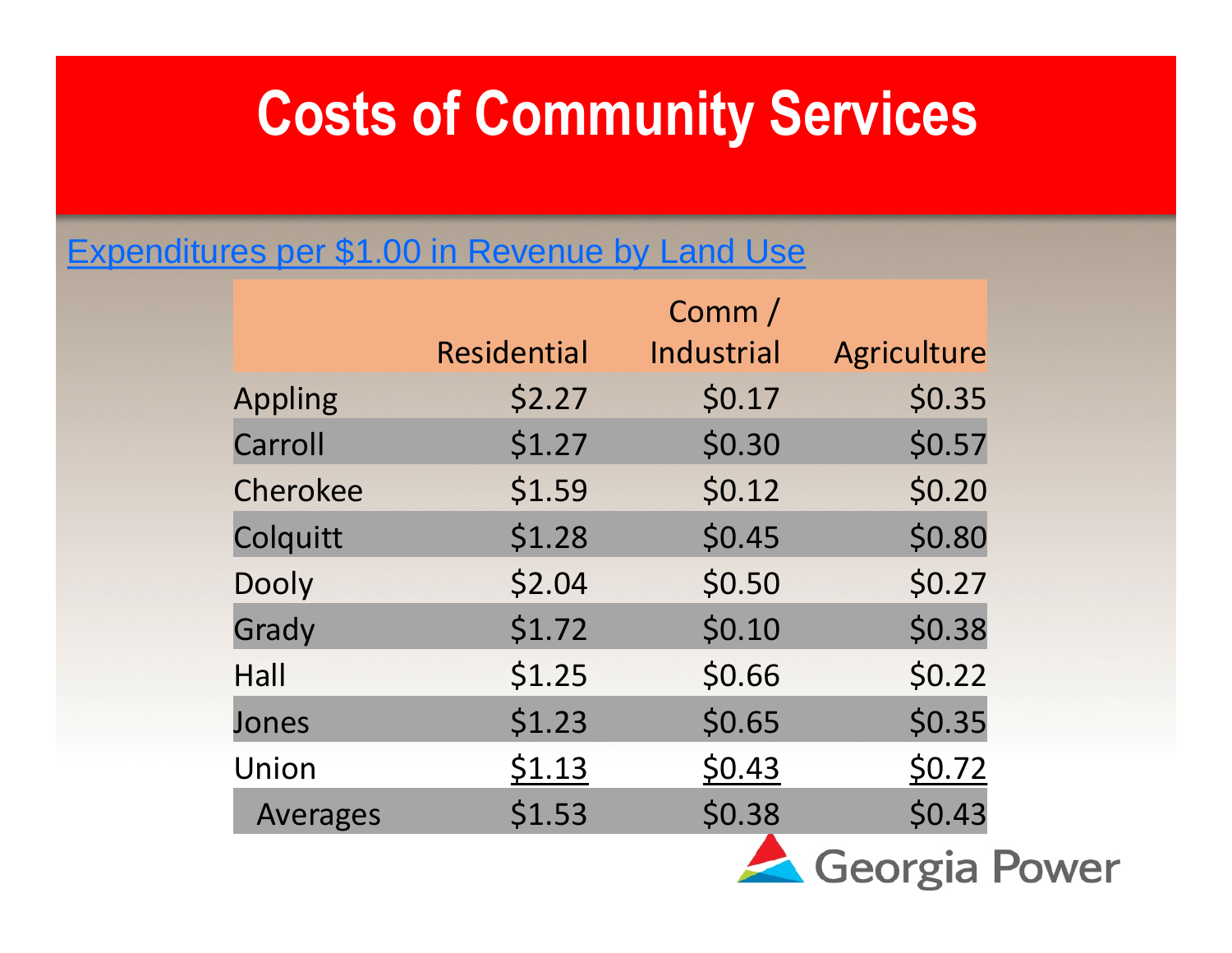#### **Camden – Local Costs for Education**

| School millage rate                   |  | 0.01536       |                          |             |
|---------------------------------------|--|---------------|--------------------------|-------------|
| School Budget - local share           |  | \$30,100,000  |                          |             |
| # of students - Harris school system  |  | 9,036         |                          |             |
| <b>Local cost per student</b>         |  | \$3,331       | <b>Tax Base Growth</b>   |             |
| <b>Residential to Total Digest</b>    |  | 71%           | <b>100%</b>              | 71%         |
|                                       |  |               | Amount                   |             |
|                                       |  | <b>Actual</b> | <b>Needed Break-Even</b> | Break-even  |
| <b>House Avg Assessed Value</b>       |  | \$172,000     | \$284,000                | \$397,300   |
| Assess ratio                          |  | 40%           | 40%                      | 40%         |
| <b>Assessed value</b>                 |  | \$68,800      | \$113,600                | \$158,920   |
| <b>Less Homestead exemption</b>       |  | $-$ \$5,000   | $-$5,000$                | $-$ \$5,000 |
| Equals taxable base                   |  | \$63,800      | \$108,600                | \$153,920   |
| Multiplied by mills                   |  | 0.01536       | 0.01536                  | 0.01536     |
| Equals prop tax                       |  | \$980         | \$1,668                  | \$2,364     |
|                                       |  |               |                          |             |
| <b>Number of Households</b>           |  | 19,750        | 19,750                   | 19,750      |
| <b>Ratio of Households / Students</b> |  | 2.19          | 2.00                     | 1.00        |
| Prop tax at House to Student ratio    |  | \$2,142       | \$3,336                  | \$2,364     |
| Amount needed per student             |  | \$3,331       | \$3,331                  | \$2,365     |
| <b>Difference or Gap</b>              |  | $-$1,189$     | \$5                      | $-$1$       |

Georgia Power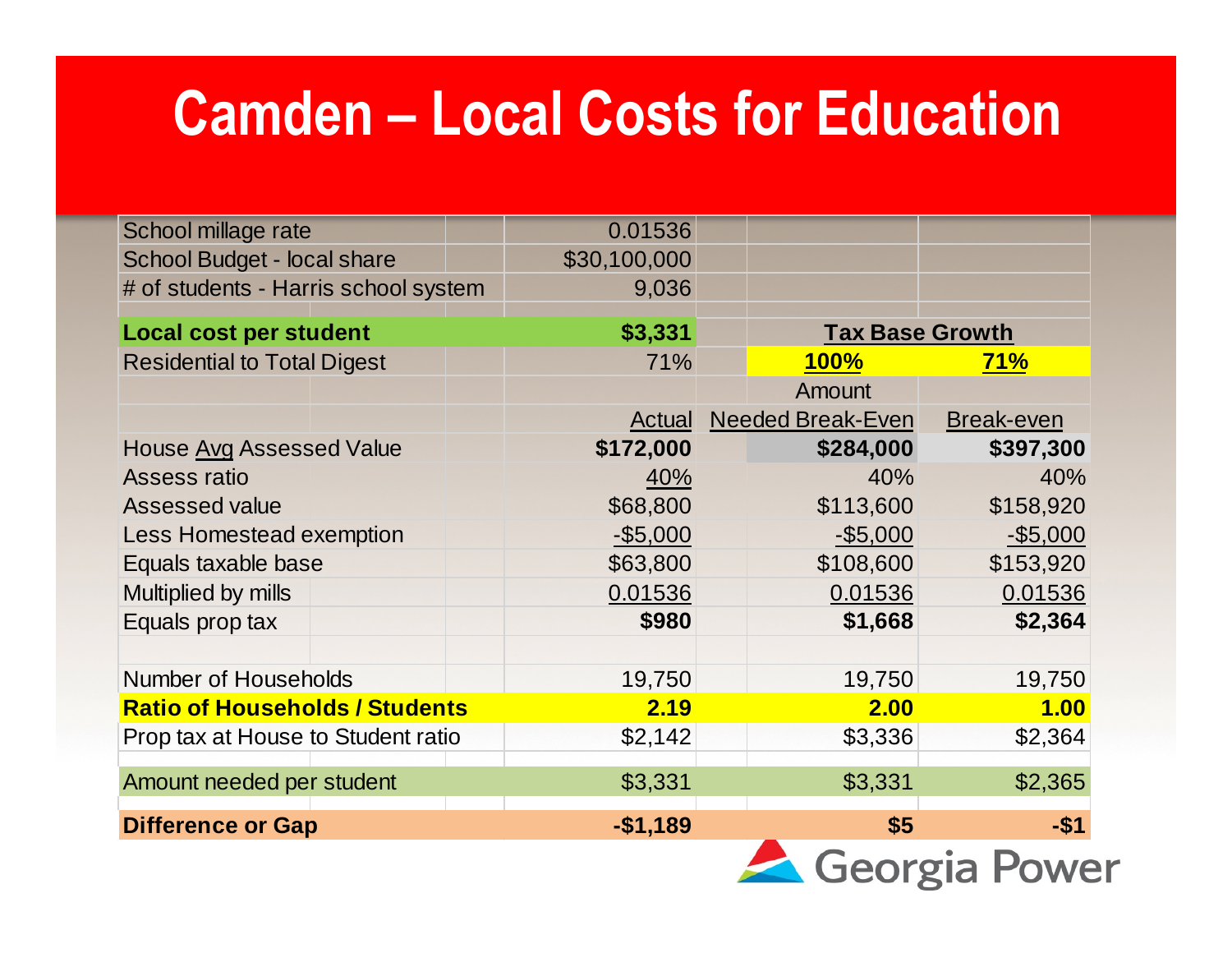|                      | <b>Spalding County - A Review of Growth in the Tax Base</b> |                      |               |                  |                      |
|----------------------|-------------------------------------------------------------|----------------------|---------------|------------------|----------------------|
| <b>Millage Rates</b> | 9.7                                                         |                      |               | 16.138           |                      |
|                      | 2000                                                        |                      |               | 2020             |                      |
| <b>Category</b>      | Valuation[1]                                                | $\%$ of              | $\frac{1}{2}$ | <b>Valuation</b> | $%$ of               |
|                      |                                                             | <b>Total</b><br>2000 | <b>Change</b> |                  | <b>Total</b><br>2020 |
| <b>Residential</b>   | \$433,736,589                                               | 37%                  | <b>121%</b>   | \$960,426,521    | 51%                  |
| Commercial           | 240,901,130                                                 | 20%                  | <b>77%</b>    | 426,063,592      | 22%                  |
| <b>Industrial</b>    | 191,834,805                                                 | 16%                  | <b>14%</b>    | 218,729,636      | 12%                  |
| <b>Utilities</b>     | 30,689,351                                                  | 3%                   | <b>19%</b>    | 36,607,798       | 2%                   |
| Agriculture          | 137,518,738                                                 | 12%                  | <b>28%</b>    | 176,069,620      | 9%                   |
|                      |                                                             |                      |               |                  |                      |
| <b>Gross Digest</b>  | \$1,183,594,339                                             |                      | 61%           | \$1,901,442,820  |                      |
|                      | [1] Valuation is stated at 40% of fair market value         |                      |               |                  |                      |

Source: Georgia Department of Revenue - Tax Digest Consolidated Summary

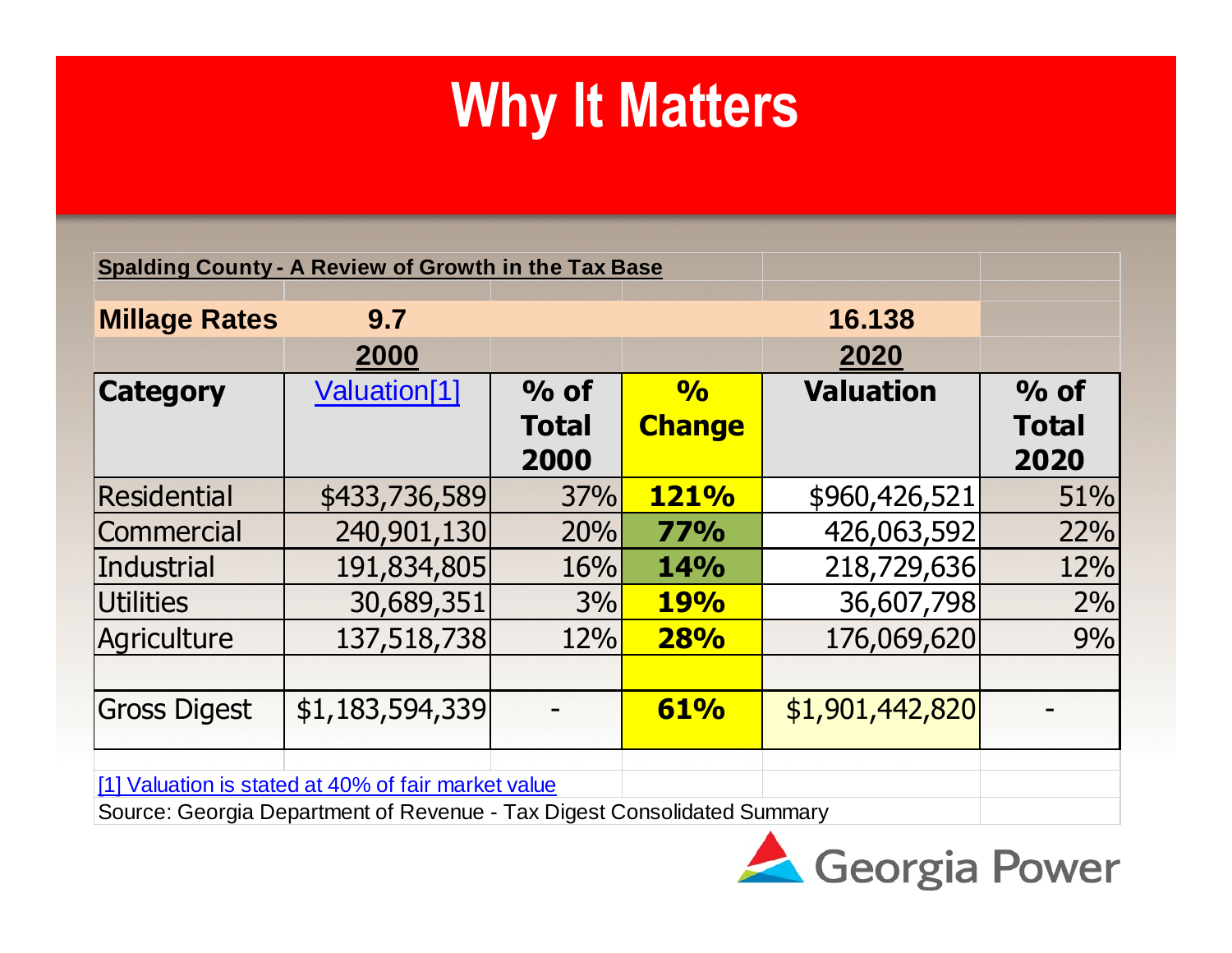| <b>Coweta County - A Review of Growth in the Tax Base</b>                                                                      |                 |                                |                                |                  |                                |
|--------------------------------------------------------------------------------------------------------------------------------|-----------------|--------------------------------|--------------------------------|------------------|--------------------------------|
| <b>Millage Rates</b>                                                                                                           | 6.2<br>2000     |                                |                                | 6.54<br>2020     |                                |
| <b>Category</b>                                                                                                                | Valuation[1]    | $%$ of<br><b>Total</b><br>2000 | $\frac{0}{0}$<br><b>Change</b> | <b>Valuation</b> | $%$ of<br><b>Total</b><br>2020 |
| Residential                                                                                                                    | \$1,029,137,782 | 51%                            | 345%                           | \$4,582,088,790  | 67%                            |
| Commercial                                                                                                                     | 352,232,607     | 17%                            | 241%                           | 1,202,329,764    | 18%                            |
| <b>Industrial</b>                                                                                                              | 198,666,614     | 10%                            | 113%                           | 422,860,662      | 6%                             |
| Utilities                                                                                                                      | 125,547,870     | 6%                             | <b>101%</b>                    | 252,666,556      | 4%                             |
| Agriculture                                                                                                                    | 82,730,670      | 4%                             | <b>107%</b>                    | 171,314,263      | 3%                             |
| <b>Gross Digest</b>                                                                                                            | \$2,029,711,833 |                                | 237%                           | \$6,847,891,467  |                                |
| [1] Valuation is stated at 40% of fair market value<br>Source: Georgia Department of Revenue - Tax Digest Consolidated Summary |                 |                                |                                |                  |                                |

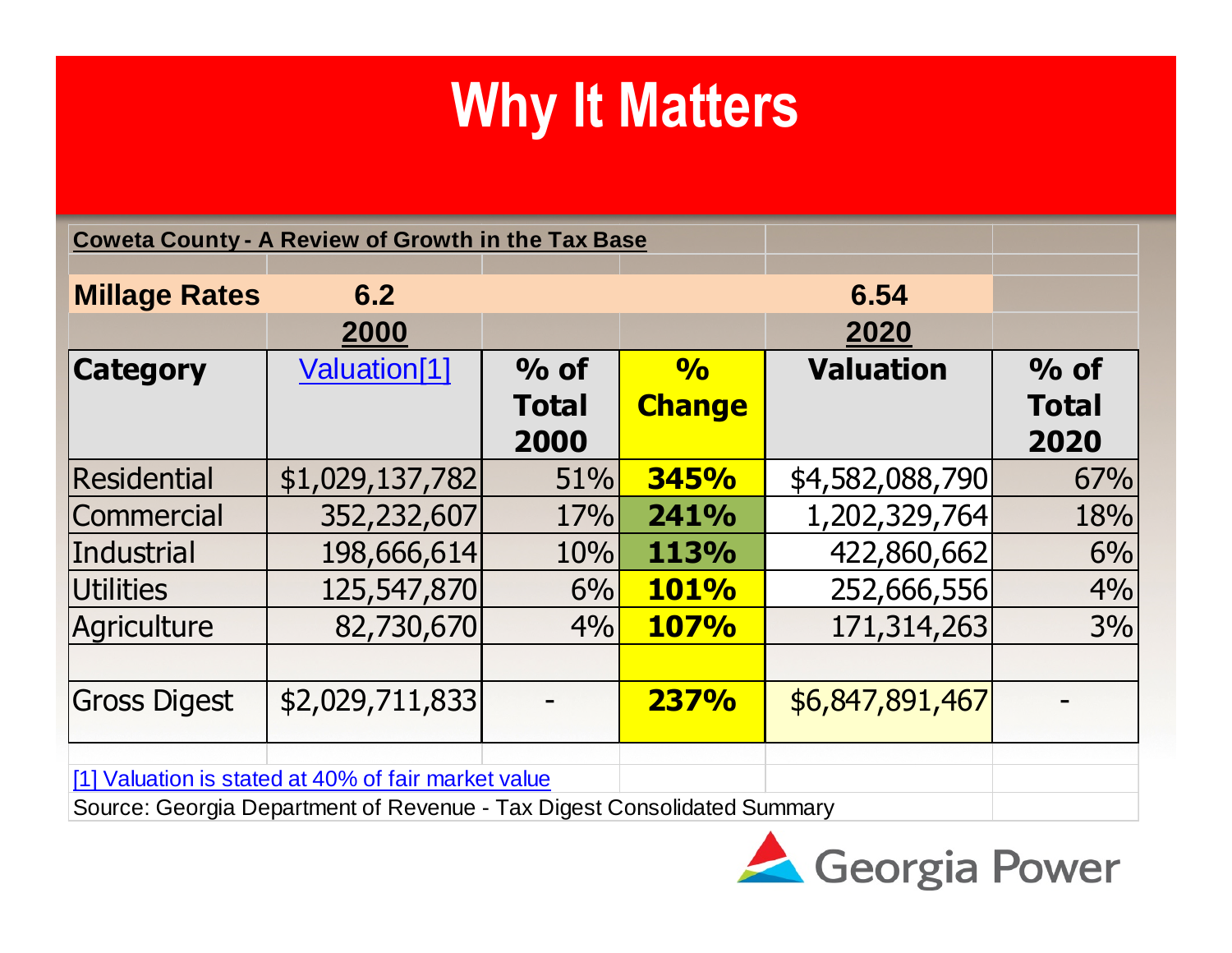|                                                                                                                                | <b>Effingham County - A Review of Growth in the Tax Base</b> |                                |                                |                  |                                |  |
|--------------------------------------------------------------------------------------------------------------------------------|--------------------------------------------------------------|--------------------------------|--------------------------------|------------------|--------------------------------|--|
| <b>Millage Rates</b>                                                                                                           | 11.26<br>2000                                                |                                |                                | 11.228<br>2020   |                                |  |
| <b>Category</b>                                                                                                                | Valuation[1]                                                 | $%$ of<br><b>Total</b><br>2000 | $\frac{1}{2}$<br><b>Change</b> | <b>Valuation</b> | $%$ of<br><b>Total</b><br>2020 |  |
| <b>Residential</b>                                                                                                             | \$375,118,350                                                | 48%                            | 293%                           | \$1,475,609,375  | 63%                            |  |
| Commercial                                                                                                                     | 76,522,756                                                   | 10%                            | 196%                           | 226,337,078      | 10%                            |  |
| Industrial                                                                                                                     | 9,313,003                                                    | $1\%$                          | 946%                           | 97,456,704       | 4%                             |  |
| Utilities                                                                                                                      | 116,398,357                                                  | 15%                            | <b>107%</b>                    | 241,148,190      | 10%                            |  |
| Agriculture                                                                                                                    | 48,229,152                                                   | 6%                             | 48%                            | 71,610,864       | 3%                             |  |
|                                                                                                                                |                                                              |                                |                                |                  |                                |  |
| <b>Gross Digest</b>                                                                                                            | \$775,436,251                                                |                                | 201%                           | \$2,334,336,182  |                                |  |
| [1] Valuation is stated at 40% of fair market value<br>Source: Georgia Department of Revenue - Tax Digest Consolidated Summary |                                                              |                                |                                |                  |                                |  |

**Millage rate - county only - includes 2 mills for DA and 1.7 mills for Hospital**

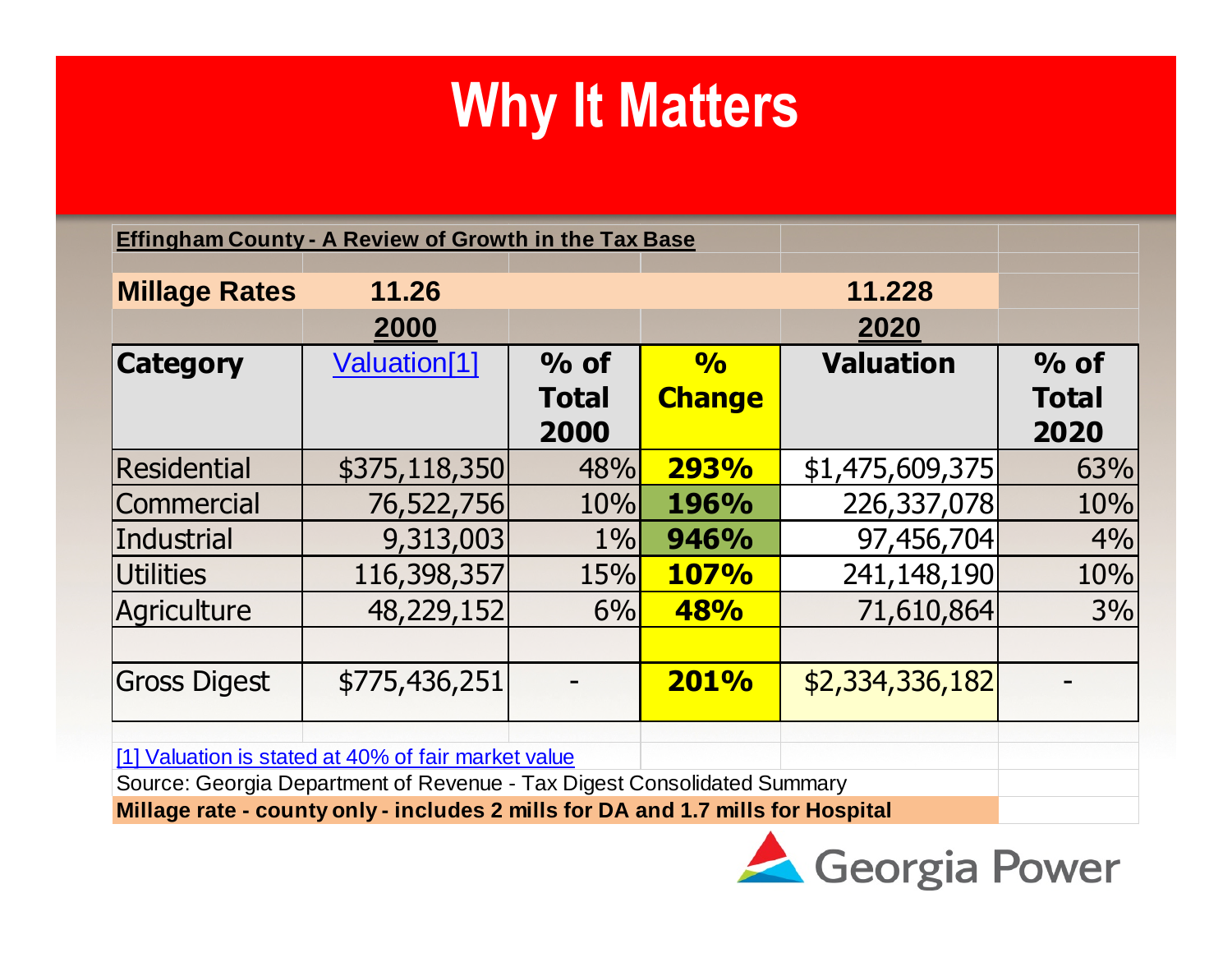|                      | <b>Bainbridge - A Review of Growth in the Tax Base</b> |                      |               |                  |                      |
|----------------------|--------------------------------------------------------|----------------------|---------------|------------------|----------------------|
| <b>Millage Rates</b> | 3.5                                                    |                      |               | 4.075            |                      |
|                      | 2000                                                   |                      |               | 2020             |                      |
| <b>Category</b>      | Valuation <sup>[1]</sup>                               | $%$ of               | $\frac{O}{O}$ | <b>Valuation</b> | $\%$ of              |
|                      |                                                        | <b>Total</b><br>2000 | <b>Change</b> |                  | <b>Total</b><br>2020 |
| Residential          | \$89,127,059                                           | 41%                  | 90%           | \$169,480,403    | 47%                  |
| Commercial           | 66,973,142                                             | <b>31%</b>           | 98%           | 132,481,981      | 37%                  |
| Industrial           | 26,880,862                                             | 12%                  | 45%           | 39,107,668       | 11%                  |
| <b>Utilities</b>     | 9,118,030                                              | 4%                   | 42%           | 12,981,926       | 4%                   |
| Agriculture          | 1,338,354                                              | $1\%$                | $-25%$        | 997,214          | 0%                   |
|                      |                                                        |                      |               |                  |                      |
| <b>Gross Digest</b>  | \$216,624,677                                          |                      | 67%           | \$362,611,154    |                      |
|                      |                                                        |                      |               |                  |                      |

[1] Valuation is stated at 40% of fair market value

Source: Georgia Department of Revenue - Tax Digest Consolidated Summary

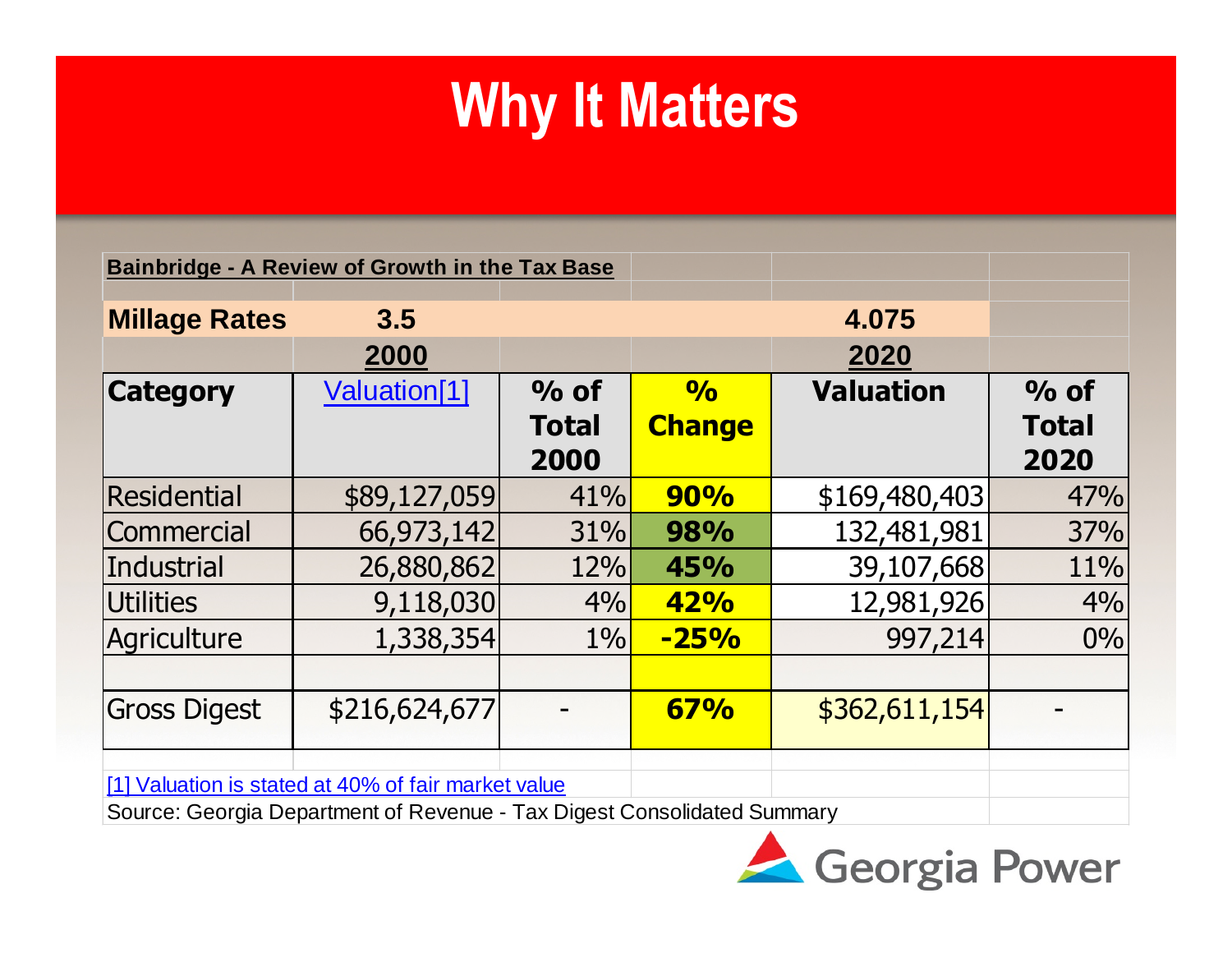## **What to Do With All This**

- •Assess where you are
- Determine where you want to go
- Types of Jobs & Industry
- Does your plan match
- Retail/Commercial Development strategies are different from industrial



7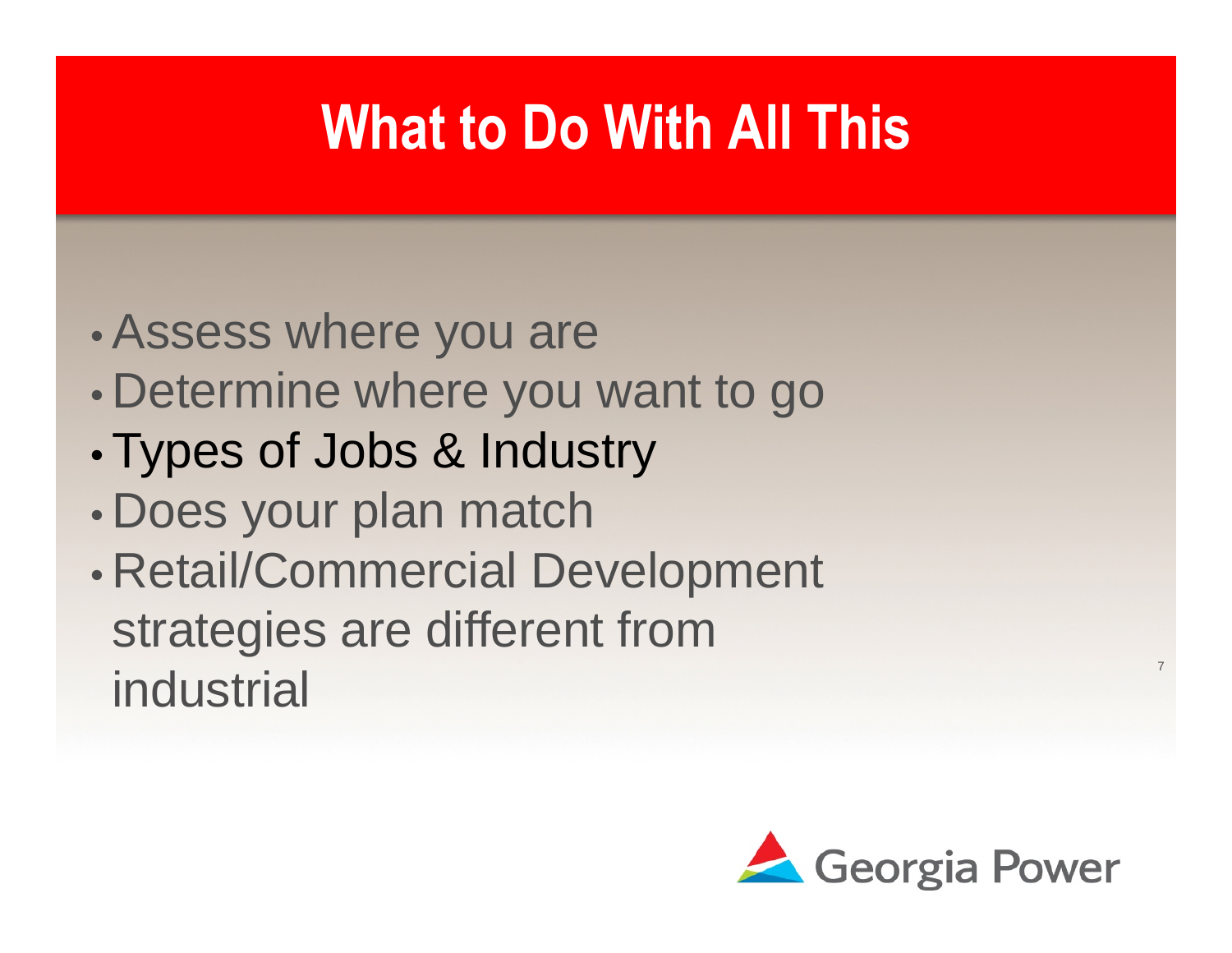#### **Balanced Growth Summary**

- Lowers stress on service delivery costs
- Improves local government financials
- Or improves quality of services
- Types of Jobs & Industry
- Diversifies your tax base



8